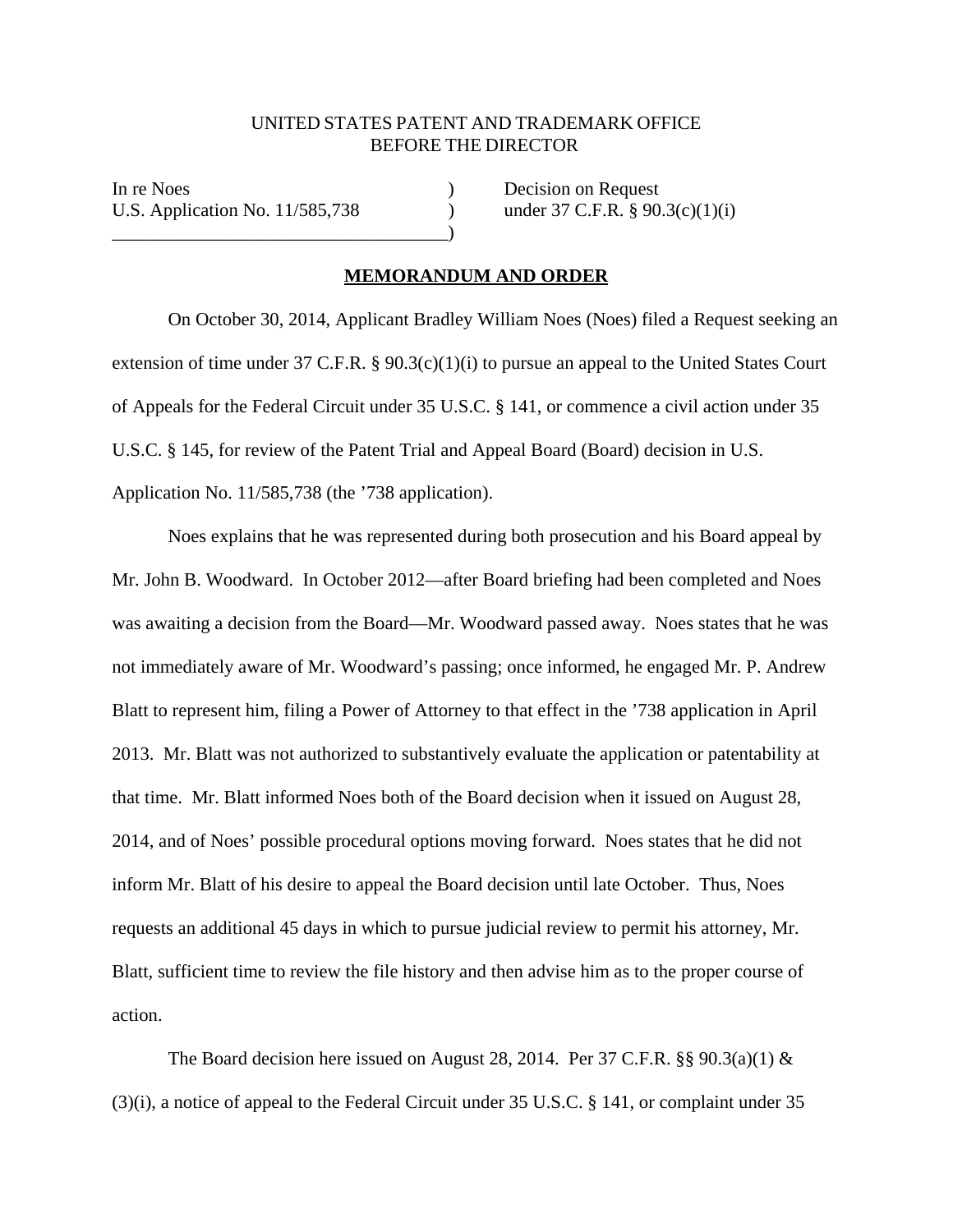U.S.C. § 145, was due on or before October 30, 2014 (*i.e.*, sixty-three (63) days from the date of the final Board decision). This Request for additional time was filed on October 30, 2014, making it subject to the "good cause" standard of 37 C.F.R. § 90.3(c)(1)(i). Under 37 C.F.R. §  $90.3(c)(1)(i)$ , the Director may extend the time for pursuing judicial review if requested in writing "before the expiration of the period for filing an appeal or commencing a civil action, and upon a showing of good cause."<sup>1</sup> The facts above are sufficient to show good cause to grant the requested time extension.

With regard to the length of time for the extension, Noes has already received the benefit of 40 additional days in which to evaluate his review options, the result of the delay in issuing this Decision. That delay was, in turn, the result of the premature Notice of Abandonment issued by the Examiner on November 3, 2014, who was unaware that Noes had filed the underlying extension request. The Notice was withdrawn on December 5, 2014. Given those circumstances, an additional 20 days from the date of this Decision (for a total extension of 61 days) is sufficient for Noes to determine how to proceed.

<sup>&</sup>lt;sup>1</sup> Decisions on requests for additional time to seek judicial review of Board decisions are delegated to the Solicitor. MPEP  $\S$  1002.02(k)(3).